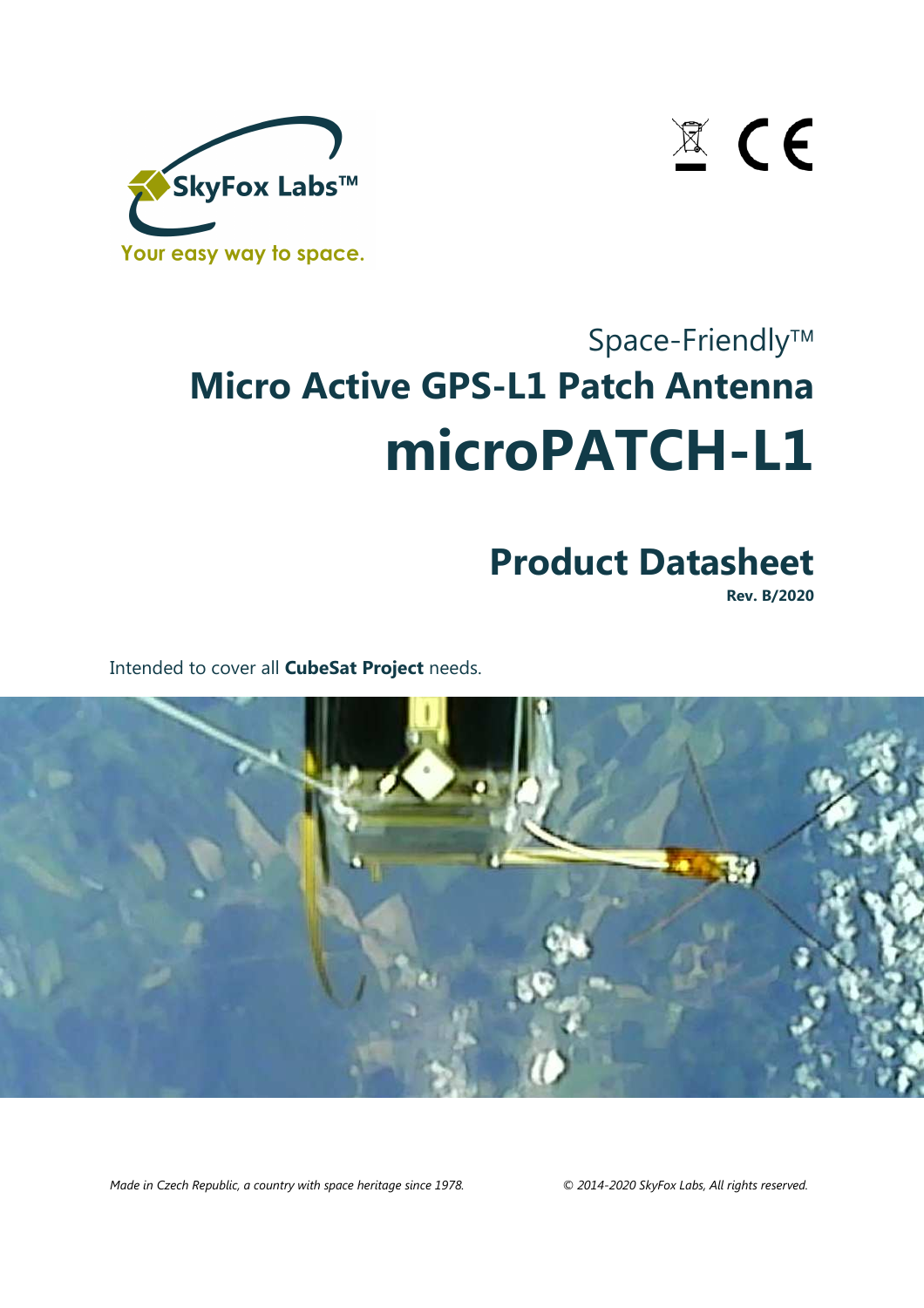

### Space-Friendly<sup>™</sup> **Micro Active GPS-L1 Patch Antenna Module**

Intended to cover all **CubeSat Project** needs.

### **PRODUCT DATASHEET microPATCH-L1**

### **FEATURES – Flight Model**

- **Up to 50 dBc-Hz SNR on ground for close-to-zenith satellites (mounted on chassis)**
- Ø. **Power consumption** 
	- **20 mA (typical), 3.3 V @ 25°C**
- ۵ **2.7 to 5.5V power supply voltage**
- **Groundplane insulated from chassis**  ۵
- ۵ **Patch antenna element size 25×25 mm**
- ۵ **Mass 25 grams**
- $\Omega$ **Dimensions** 
	- **82**×**36**×**(12.5) mm incl. shielding (MCX-F) +5 mm top, -6 mm bottom**
- **Wide temperature range** 
	- **-40˚C to +85˚C**
- ø. **Connector MCX-F (both signal + power)** 
	- **straight or right-angle on request FR-4 space-grade 4-layers PCB**
- $\ddot{\bullet}$  $\bullet$
- **Chipset TRL-9**
- $\bullet$ **SAW filter**
- $\bullet$ **Patch epoxy-fixed (Ultra Low Outgassing)**
- **Double-sided Kapton fix below the patch**
- ۰ **60/40 Tin-Lead used (prevent tin whiskers)**

### **FEATURES – Engineering Model**

- **Model intended for satellite development**
- **Up to 50 dBc-Hz SNR on ground for**  ۰
- **close-to-zenith satellites (mounted on chassis)**  Ō. **Power consumption** 
	- **20 mA (typical), 3.3 V @ 25°C**
- $\bullet$ **2.7 to 5.5V power supply voltage**
- ä. **Groundplane insulated from structure**
- $\bullet$ **Patch antenna element 25×25 mm**
- $\bullet$ **Mass 25 grams**
- Ġ. **Dimensions** 
	- **82**×**36**×**(12.5) mm incl. shielding +5 mm top, -6 mm bottom**
- **Wide temperature range**   $\bullet$
- **-40˚C to +85˚C**  ۵
	- **Connector MCX-F (both Signal + Power)**
	- **straight or right-angle on request**
- **FR-4 Space-grade 4-layers PCB**  ۵
- $\bullet$ **SAW filter**
- ò **Patch epoxy-fixed (Ultra Low Outgassing)**
- ō **RED Remove Before Flight coating finish**
- **RoHS (for lab/engineering purposes only)**

### **APPLICATIONS**

**Crowded CubeSats, SmallSats, PocketQubes** 



**Fig. 1 Micro GPS-L1 Patch Antenna - Flight Model.** 

### **GENERAL DESCRIPTION**

The microPATCH-L1 is miniature version of the Space-Friendly<sup>™</sup> GPS-L1 CubeSat Active Antenna module specially designed to provide strong signal for GPS satellites reception in space. Integrated Low Noise Amplifier as well as SAW filter are matched together with 25×25 mm Patch antenna and optimized ground plane. Outer dimensions of 82×36 mm represent a great compromise of the size and minimum viable groundplane area. The module shall be embedded into the satellite body close to conductive parts such as metallic sidewalls or PCB groundplanes, to extend the existing antenna groundplane.

 Easy-to-use MCX or SMA signal and power interface provides compact solution for all kind of projects where strong GPS signal reception with enough margins is required.

 Product is manufactured in two grades to satisfy both Engineering and Flight requirements. Modules (/EM, /FM) are electrically identical, however their chemical and mechanical properties allows it to be used in laboratory or space, respectively.

 The fully functional Engineering Model is finished by red coating with Remove Before Flight labelling.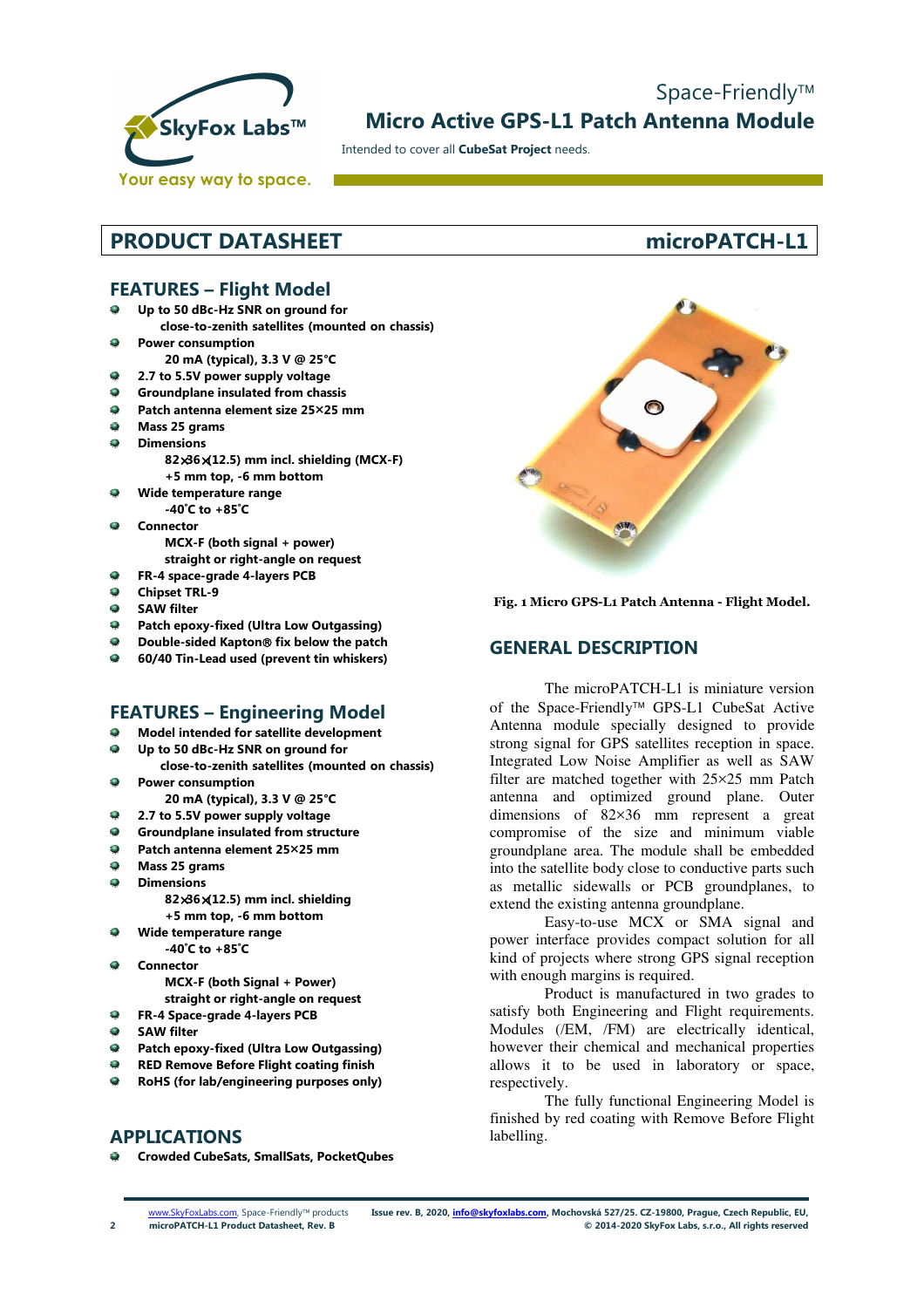### **TABLE OF CONTENTS**

| APPLICATION NOTES & RECOMMENDATIONS4 |
|--------------------------------------|
|                                      |
|                                      |

### **DIMENSIONS**

The four-layer PCB with outer dimensions of  $82\times36$  mm contains four mounting holes for M2.5 conical head screws. Metalized vias below screw heads are electrically insulated from the inner groundplane potential to prevent grounding loops. Conductive mounting holes are expected to be mounted onto the metallic part of the satellite chassis, thus interconnected together to chassis potential. Ground the mounting system to prevent arcing. In microPATCH-L1 product, the grounding is provided by the CubeSat structure. The microPATCH-L1 antenna is equipped with the female MCX-Female straight or right angle RF connector.



**Fig. 2 microPATCH-L1 Dimensions drawing, standard MCX right-angle configuration depicted.** 

| Tab.: 1 The micropatich-Li MCX-F Connector Description. |            |                                 |                                                                                                 |  |
|---------------------------------------------------------|------------|---------------------------------|-------------------------------------------------------------------------------------------------|--|
| <b>Pin</b>                                              | Name       | I/O, Power or Do Not<br>Connect | <b>Description</b>                                                                              |  |
| <b>Shield</b>                                           | <b>GND</b> | <b>Power</b>                    | <b>System ground.</b> Must be connected to receiver ground potential. This signal is internally |  |
|                                                         |            |                                 | connected to the inner ground plane and patch antenna tap.                                      |  |
| <b>Center</b>                                           | VDD        | <b>Power</b>                    | <b>Positive system power input.</b> Positive power supply input and RF signal output.           |  |

### Tab.: 1 **The microPATCH-L1 MCX-F Connector Description**.

### **ABSOLUTE MAXIMUM RATINGS**

 $V_{\text{IN}}$  to GND …………………-0.3 V to (≤ 7 V max)  $V_{\text{IN}}$  to enterture Range: ..............................40°C to +85°C<br>DC Input Current: I<sub>I</sub> at V<sub>I</sub> < 0 V or V<sub>I</sub> > V<sub>DD</sub> …………………30 mA Storage Temperature Range:......... DC Input Current:  $I_1$  at  $V_1 < 0$  V or  $V_1 > V_{DD}$  ......................30 mA

**NOTE:** Stresses beyond those listed under "Absolute Maximum Ratings" may cause permanent damage to the device. These are stress ratings only, and functional operation of the device at these or any other conditions beyond those indicated under specification conditions is not implied. Exposure to absolute maximum rated conditions for extended periods may affect device reliability. Voltage values are with respect to system ground terminal. The manufacturer reserves all rights to decline the responsibility for any damage caused by improper using of the microPATCH-L1 product.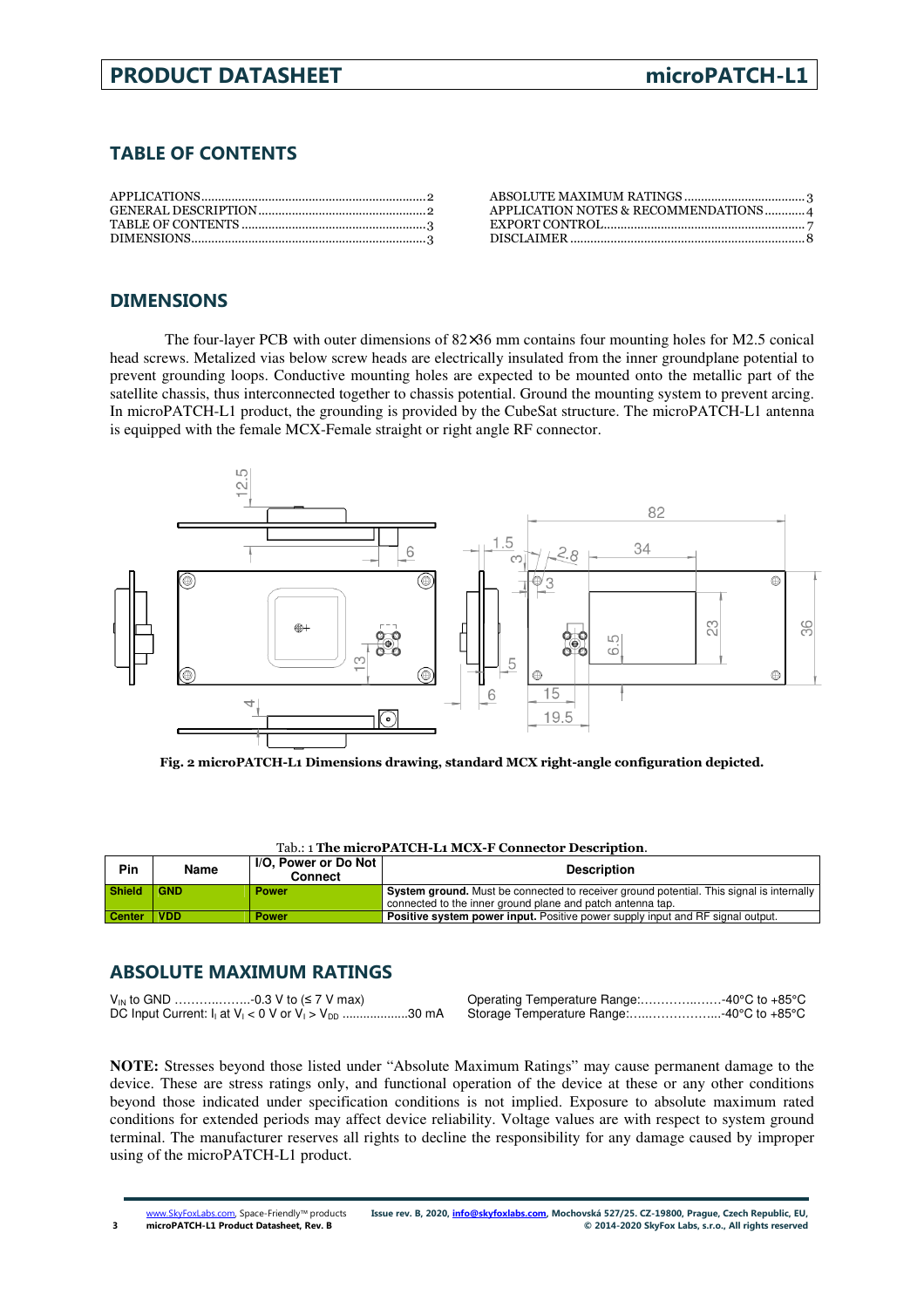

**CAUTION:** *The antenna tap is DC-shorted with the ground plane and the MCX connector shielding potential. Always disconnect the power before start to change the antenna electrical/mechanical setup. Short circuit of the DC bias feeding or its overloading over the Absolute maximum ratings may affect device reliability, damage the power source device and void the product warranty. Conductive* 

*mounting holes are disconnected electrically from the antenna groundplane potential. Connect all screws in conductive manner to prevent arcing in space caused by radiation. The microPATCH-L1 module uses the satellite conductive structure itself to connect screws and mounting pads electrically together.*

### **APPLICATION NOTES & RECOMMENDATIONS**

### **EMC CONSIDERATIONS**

 As the size of the small satellites imply the high level of integration of different electronic devices (switch mode power supplies, high speed digital electronics, pulse-width modulated electromagnetic actuators, etc.) into a limited satellite structure volume containing potential sources of disturbing signals, the electromagnetic susceptibility and compatibility is critical for implementation of any subsystems sensitive to electromagnetic radiation.

 Proper ground planes and PCB design rules minimizing the radiated and conducted emissions shall be applied within the whole small satellite structure, including custom payloads, both conventional (Communication and Data Handling, Power Supply and Power Distribution, Onboard Computer, Attitude Determination and Control) and third party electronic subsystems. The small satellite electronics should be properly designed to not disturb the GNSS receiver input with harmonic frequencies falling to the GPS-L1 frequency band. The  $C/N_0$  parameter provided in GPS receiver output sentences can be exploited as a diagnostic tool if the EMC issues affect the signal reception capability. Observe the  $C/N<sub>0</sub>$  levels and switch On/Off each electronic subsystem to identify the potential source of the disturbance, if needed.

### **ANTENNA LOCATION**

 Special care should be taken to the interference with the small satellite communication subsystem, as an active electronic device radiating the high power electromagnetic waves. The manufacturer recommends installing the GPS antenna as far from the (transmitting) communication antennas as possible.

 Be sure to test the target small satellite subsystems against affecting the performance of the GPS receiver under all satellite operation conditions. Keep in mind the receiver may be sensitive to harmonics of the downlink (transmitter) frequency (i.e. 1575 MHz /9, /8, /7, /6, /5 /4, /3,/2, etc.).

 The microPATCH-L1 signal reception has been successfully tested onboard the 1U CubeSat with omnidirectional antenna and FM modulated transmitter with 500 mW<sub>EIRP</sub> output power at the UHF band (435) MHz) with no functional degradation of the receiver functionality. However, special care have to be taken during integration campaign to check the GPS system performance prior flight. Recommended accommodation aboard the 3U CubeSat structure is depicted in Fig. 3. Centered mount is preferred to maintain the antenna radiation pattern symmetrical and in-band frequency tuned. Metallic panels accommodated in the same mounting plane may improve the antenna radiation efficiency. Always test the SNR readings performance before flight.



### **Fig. 3 Recommended Accommodation, the 3U CubeSat structure example mount.**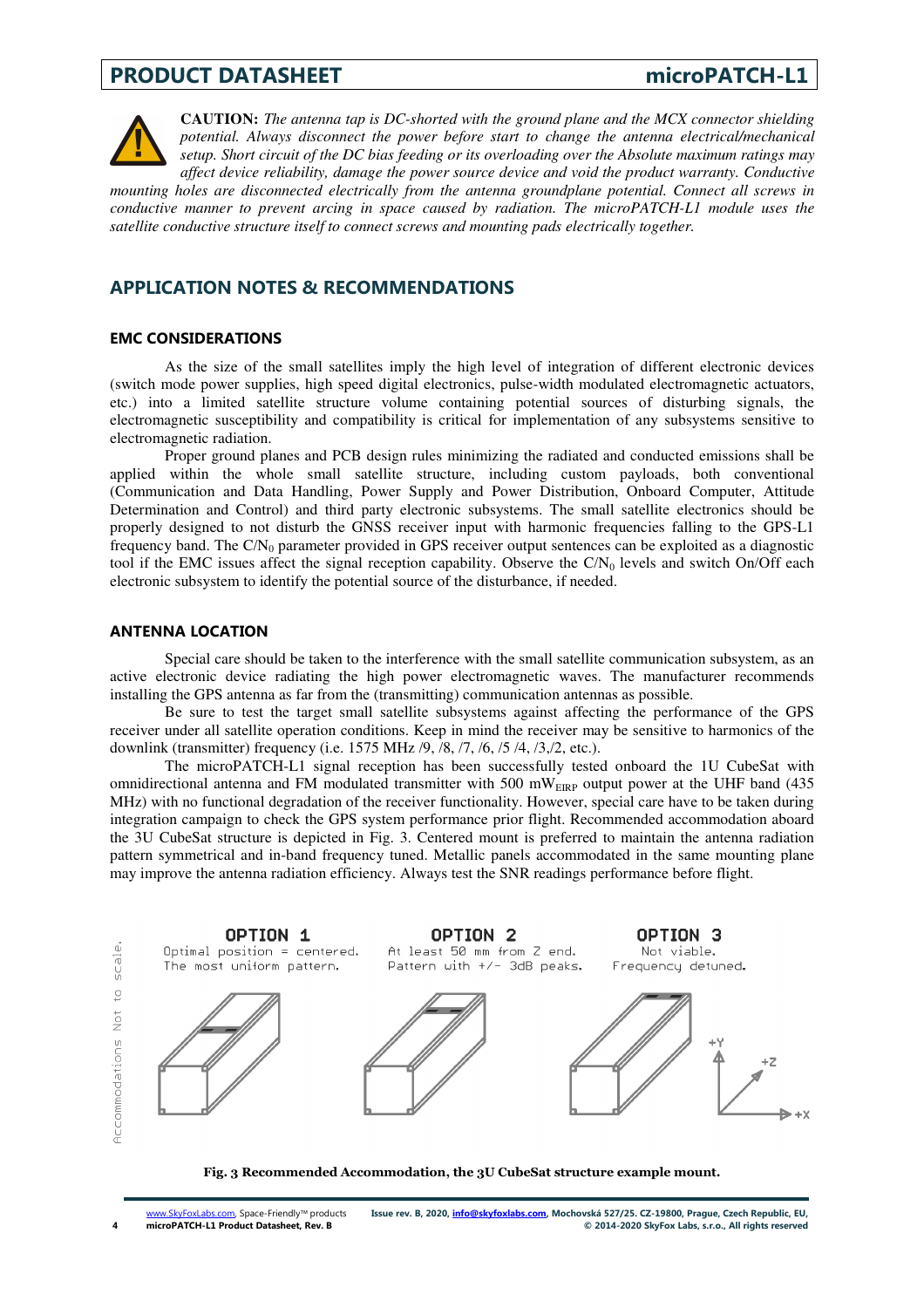### **ENGINEERING MODEL**

**5** 

 To test the GNSS system aboard the satellite prototype or engineering / development / qualification model, the Engineering Model grade with identical electrical and RF properties is available at reduced cost. The red finish with Remove Before Flight label reminds the user to replace the unit with the Flight Model grade unit suitable for the environment of space. Photo of the microPATCH-L1/EM unit is depicted in Fig. 4.



**Fig. 4 Engineering Model of the microPATCH-L1 unit with red Remove Before Flight finish.**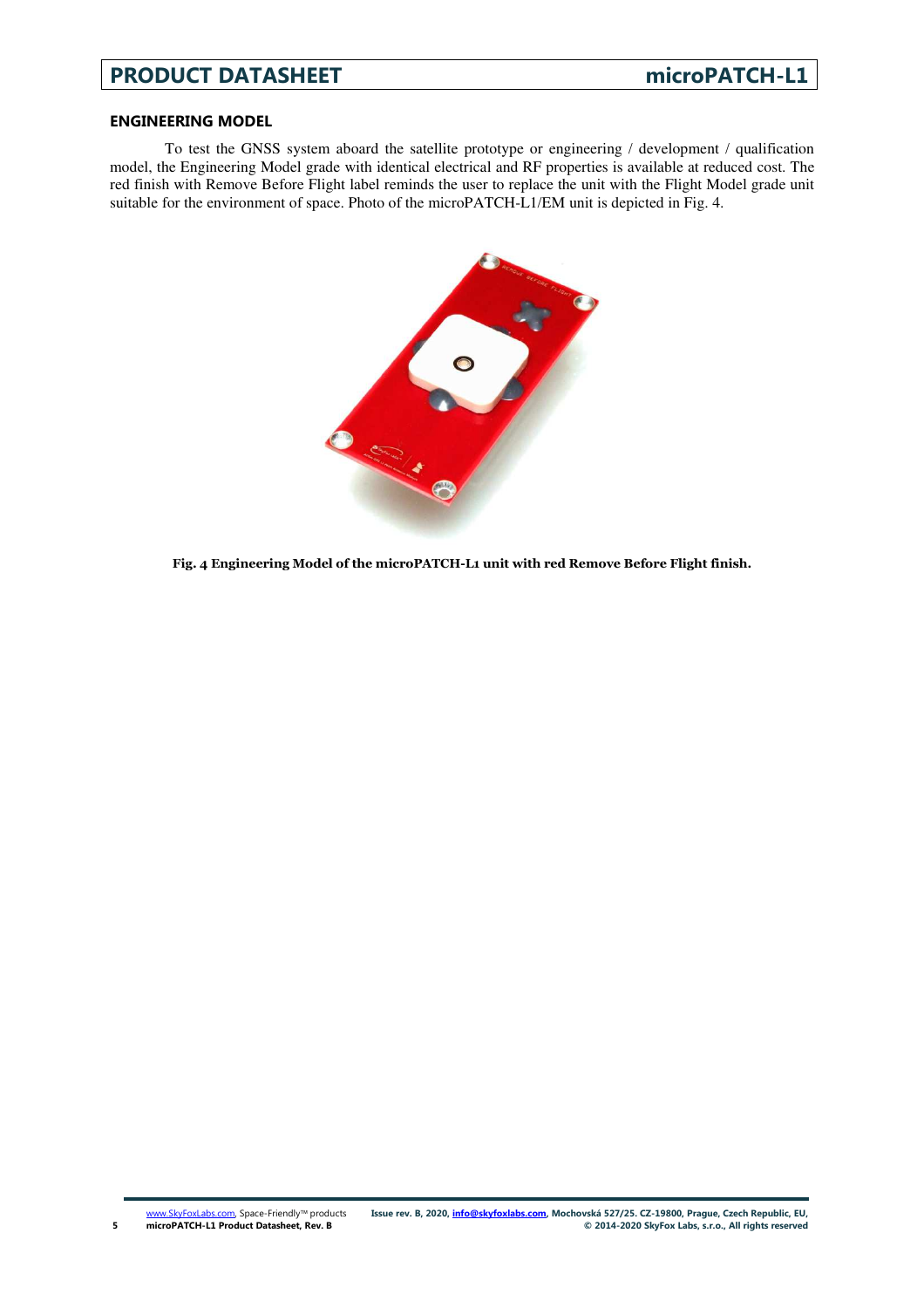### **RECYCLING**

 Below mentioned logo given on the goods, its packaging or inside this datasheet or other related documentation means that used electrical or electronic devices or products should not be disposed with household waste. To ensure proper disposal of the product hand it to designated collection points, where they will be accepted free of charge.

 Eco disposal of SkyFox Labs s.r.o. products is maintained by collective system RETELA in Czech Republic. Please recycle product and its packaging in proper way according to valid laws in country of disposal.



The microPATCH-L1 / **Engineering Model** is RoHS compliant.



The **microPATCH-L1 / Flight Model** is **NOT RoHS** compliant, contains leaded solder.



### **PRODUCT SAFETY**

 According to use of the product in line with this Quick Start Guide, the product is safe under normal use The CE mark (Conformité Européenne) has been issued on this family of products. Related EC Declaration of Conformity is issued with each supply and is available online at manufacturer's website http://www.skyfoxlabs.com .

# $\epsilon$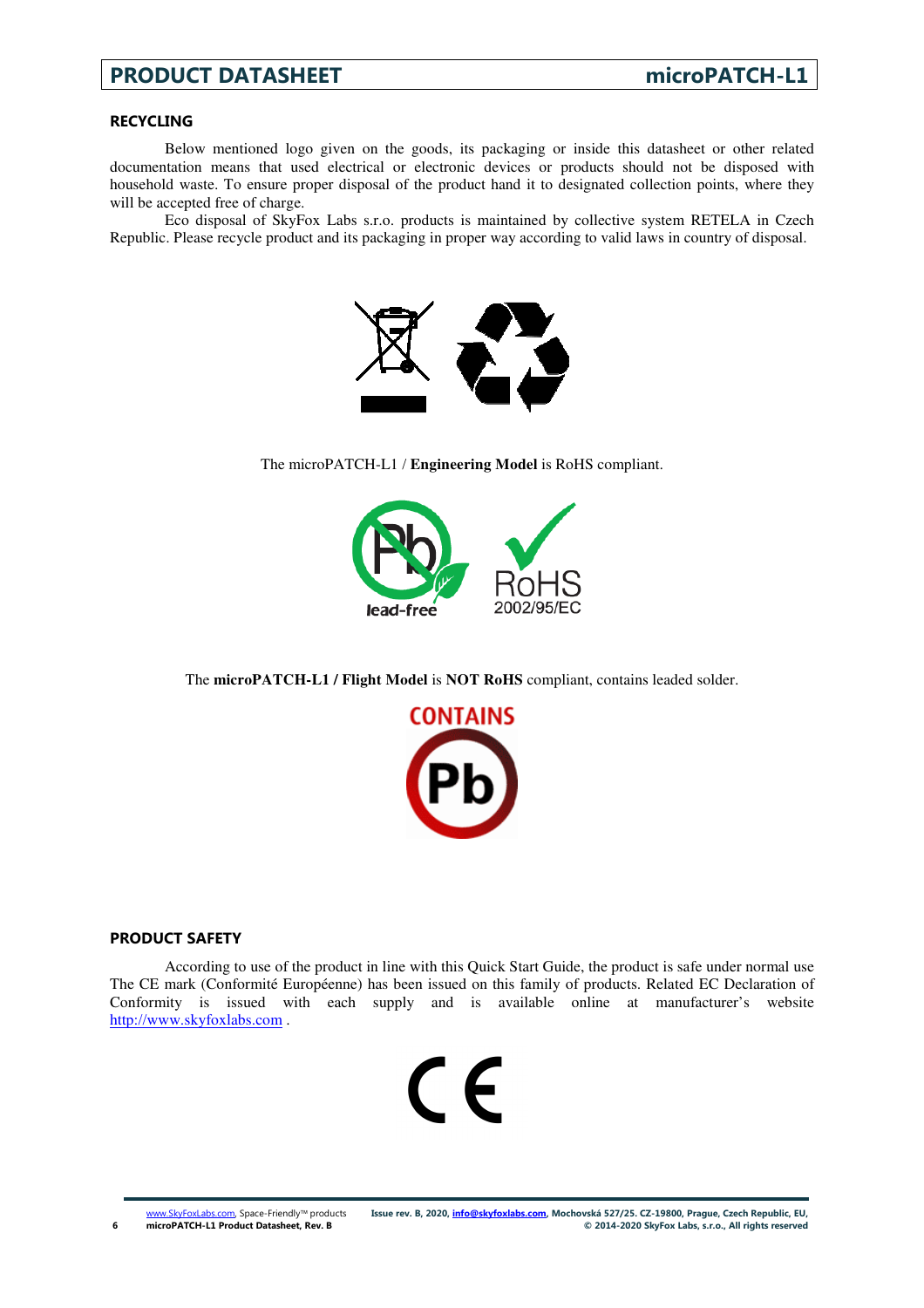### **EXPORT CONTROL**

Since the country of origin of this product (the Czech Republic) is a valid participating member of the Wassennaar Agreement (http://www.wassenaar.org) and agrees with the Missile Technology Control Regime ( http://www.mtcr.info ) and the **microPATCH-L1/FM and EM (Space-grade Flight Model, Engineering Model)** functional parameters are considered as a regulated goods, the export is controlled and needs special Export License approved by the Ministry of Industry and Trade of the Czech Republic (the local control entity). The request for the Export License has to be submitted by the manufacturer to the local control entity, based on the binding order, including all the information as: the characteristics of goods, target country (territory), detailed end-user and target application information, etc.

 Manufacturer is fully prepared to support the customer with obtaining the valid Export License (if approved by the local control entity). The entity declares the typical Export License assessing period from 30 to 60 days since the Export License Application Form delivery, implicating the respective product delivery date extension.

www.SkyFoxLabs.com, Space-Friendly™ products **microPATCH-L1 Product Datasheet, Rev. B**

**7**